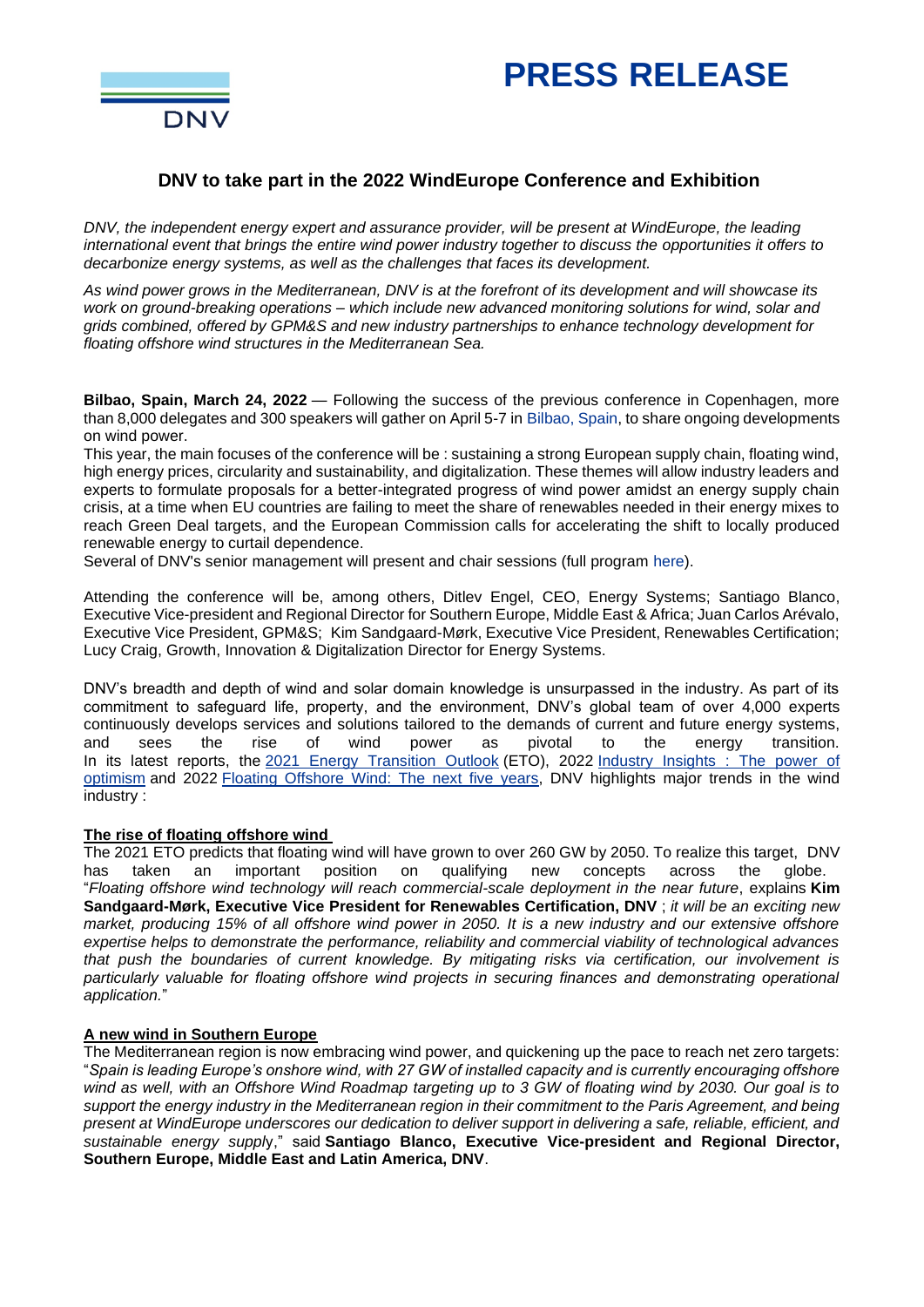## **Digitalization as a driving force**

"*Developing cutting-edge data-driven monitoring solutions is key to respond to the demands of a future in which digitalization will be a key enabler for the effective performance of renewable assets. Recently, energy and software experts at DNV and GPM & S have developed GPM Horizon wind capabilities, bringing the next generation of analytics algorithms to the market*", said **Juan Carlos Arévalo, Executive Vice President, GPM&S**.



## **VISIT DNV AT WINDEUROPE 2022**

*The company's leadership takes center stage at stand no. F54* [Click here](https://eur01.safelinks.protection.outlook.com/?url=http%3A%2F%2Flink.mediaoutreach.meltwater.com%2Fls%2Fclick%3Fupn%3DpjegqKyculL9yFgUfCcgyfrpMGLQimJ-2FqOSYq66TcWmA8feTRyuhqDy5ge2UF-2F16CLKmh7YlTv-2FRu3XidUBHcFeok2AJQCufD6pa2u-2Fvp5qyF3mKeCkrS3wU9npKcsec4LN8TEmi5tORerHq7b-2Fm3Rbpb5RUu8f7kasxrpPMqdbZl-2BRrmg2z7pAN5ZIP54nien2b3LhILOEN6Rbk-2FuOtUcJYcHE8dTtMGjmBCpo3LpZBjWvRkHKS-2BnDfQFfEARWpRUQB_Y7PFBqc-2F5lVygH9boipxZUtJHPNZGE4m-2BnWGch5VGLgcZguURel2JU-2FjN-2BlMML2HYRAWBb496qWyS-2BUFe674kML3-2B2ThQlx2b-2BYFPofugmerwOLv5-2FkhfXeLHWDLEcbfpi2rrGVkkFmgxbPccKtSM9wWZgZ3ccEUGCROXqdntQCxM-2BHwyXUosU2wcpqP-2FEIpM6Wkc1G8-2BRwt4FdhVwGB4lQEg7V1YxPT36WF6MP17Ib5XRLeNPDbHjmf7HX7IDlK1OY9aFqtYjJLD4HcUtTLjDgFLnwjKBo0J-2BppK-2FmosBpfSAuNRrqTY3gQIg5X9A4M9iSvwQh6nZDTlmKdUqddAKczRMMxvEmg0aqt2uszeQmDYVUVTYc3W7ZgfhMNFk-2FY&data=04%7C01%7CPenda.Sall%40dnv.com%7Cdd5d2fff39f74fc7951c08da0ce21ae5%7Cadf10e2bb6e941d6be2fc12bb566019c%7C0%7C0%7C637836462513945388%7CUnknown%7CTWFpbGZsb3d8eyJWIjoiMC4wLjAwMDAiLCJQIjoiV2luMzIiLCJBTiI6Ik1haWwiLCJXVCI6Mn0%3D%7C3000&sdata=ANLy4TAP%2B9i4qcGLaujL%2BsKOK66EBt6d4llvIlA%2Bpz8%3D&reserved=0) to view the full event plan.

#### **Download images [here](https://eur01.safelinks.protection.outlook.com/?url=http%3A%2F%2Flink.mediaoutreach.meltwater.com%2Fls%2Fclick%3Fupn%3DpjegqKyculL9yFgUfCcgyUqKTo8ch4pM-2FtY61A4taoafUPanaS-2Bi7LujYXTBbvRx1r8OUr75YlHTJ0FBvbZX-2Fh-2Fo9AOKcijgBTANDpo-2BeVmmeP0igkFJ-2FiLXrf-2FETN8mnFIm_Y7PFBqc-2F5lVygH9boipxZUtJHPNZGE4m-2BnWGch5VGLgcZguURel2JU-2FjN-2BlMML2HYRAWBb496qWyS-2BUFe674kML3-2B2ThQlx2b-2BYFPofugmerwOLv5-2FkhfXeLHWDLEcbfpi2rrGVkkFmgxbPccKtSM9wWZgZ3ccEUGCROXqdntQCxM-2BHwyXUosU2wcpqP-2FEIpM6Wkc1G8-2BRwt4FdhVwGB4p4fNvVur4l9iKcpOfaG-2B-2BnlPpfsISktzadbclLk-2BS-2Fe1DpBilftMLVfgHmM9yg2UG1wXQmC8DZc9p6bwCqdANrAqTDxJ6abgWV0yCUctUEs7ixEX55GFHfSIdoPP29Vj4XdMc9ylnFdoPTC-2BrDexpAQv4rJy9T1dty0ESi2dkIe&data=04%7C01%7CPenda.Sall%40dnv.com%7Cdd5d2fff39f74fc7951c08da0ce21ae5%7Cadf10e2bb6e941d6be2fc12bb566019c%7C0%7C0%7C637836462513945388%7CUnknown%7CTWFpbGZsb3d8eyJWIjoiMC4wLjAwMDAiLCJQIjoiV2luMzIiLCJBTiI6Ik1haWwiLCJXVCI6Mn0%3D%7C3000&sdata=7GQkHYse3bjw81v%2Fa%2BadzK1o91brxiwcH4X5lQKOT5M%3D&reserved=0)**

### **Explore our latest insights**

We will be showcasing our independent 2050 forecast of the world's energy system:

- The 2021 Energy [Transition](https://eur01.safelinks.protection.outlook.com/?url=http%3A%2F%2Flink.mediaoutreach.meltwater.com%2Fls%2Fclick%3Fupn%3DpjegqKyculL9yFgUfCcgyRygffIUcUoeraewfryvOp26h6qrR33Ej2J-2FUGr9rhfZcsiDjkctNNjbpv23Sy3CyYWR2BcUmBTbgruAgV337fc-3Dl_P4_Y7PFBqc-2F5lVygH9boipxZUtJHPNZGE4m-2BnWGch5VGLgcZguURel2JU-2FjN-2BlMML2HYRAWBb496qWyS-2BUFe674kML3-2B2ThQlx2b-2BYFPofugmerwOLv5-2FkhfXeLHWDLEcbfpi2rrGVkkFmgxbPccKtSM9wWZgZ3ccEUGCROXqdntQCxM-2BHwyXUosU2wcpqP-2FEIpM6Wkc1G8-2BRwt4FdhVwGB4gBz8QQIi8q8uDVcgPBvnBpobvo-2BollDwtuml2jvxTOOiGs8xwypULSLY6Rk3UZiGL9wJsdB5HBbOyJ9a52BGts9VGJ7YiUf1TBw1MspR8ssUMOzTiwA2Wewxl-2BHJ6WE5vtYzKP-2FLUUK8ScGB-2BKPVE2y8GCE6XRWxM5mg6gcwNhb&data=04%7C01%7CPenda.Sall%40dnv.com%7Cdd5d2fff39f74fc7951c08da0ce21ae5%7Cadf10e2bb6e941d6be2fc12bb566019c%7C0%7C0%7C637836462513945388%7CUnknown%7CTWFpbGZsb3d8eyJWIjoiMC4wLjAwMDAiLCJQIjoiV2luMzIiLCJBTiI6Ik1haWwiLCJXVCI6Mn0%3D%7C3000&sdata=uCQNW%2BoxgPz6j%2Fk2rhIRLrj0ukxDU9SE12y0Xwnp0ac%3D&reserved=0) Outlook
- 2022 Industry Insights : The power of [optimism](https://eur01.safelinks.protection.outlook.com/?url=http%3A%2F%2Flink.mediaoutreach.meltwater.com%2Fls%2Fclick%3Fupn%3DpjegqKyculL9yFgUfCcgyaXjT2LAexoPiTboYmzdtF4l82VlIOqWRb11G5GYzF-2FgYAX37S2EPn4w8IHIJC-2BXdlcL1kFkI9Gmixpht0zVKG0hDMVdcgfOGrbRQS4OyUBj48Z5_Y7PFBqc-2F5lVygH9boipxZUtJHPNZGE4m-2BnWGch5VGLgcZguURel2JU-2FjN-2BlMML2HYRAWBb496qWyS-2BUFe674kML3-2B2ThQlx2b-2BYFPofugmerwOLv5-2FkhfXeLHWDLEcbfpi2rrGVkkFmgxbPccKtSM9wWZgZ3ccEUGCROXqdntQCxM-2BHwyXUosU2wcpqP-2FEIpM6Wkc1G8-2BRwt4FdhVwGB4qKBzX4EJbwjuYHWCdDki1fhlK3A1JuplgwJpyniDfZ4GRjUTVQ1Hq94ebPe8luKeMoFn-2FQ8zYIYioU6N-2FY8aI33soesjWpajrH5kyeM-2BXkma4Qs8zXPMhWzjDWAfhXc2FbN7MwSMOS7X86upZ-2BhwZlej7moBWHTHIZKiP5WEyI-2F&data=04%7C01%7CPenda.Sall%40dnv.com%7Cdd5d2fff39f74fc7951c08da0ce21ae5%7Cadf10e2bb6e941d6be2fc12bb566019c%7C0%7C0%7C637836462513945388%7CUnknown%7CTWFpbGZsb3d8eyJWIjoiMC4wLjAwMDAiLCJQIjoiV2luMzIiLCJBTiI6Ik1haWwiLCJXVCI6Mn0%3D%7C3000&sdata=QR7Y89xvnKLQry%2Bf8gxZVEMPBwmAyfSWnRU5FY7HKBg%3D&reserved=0)
- Floating [Offshore](https://eur01.safelinks.protection.outlook.com/?url=http%3A%2F%2Flink.mediaoutreach.meltwater.com%2Fls%2Fclick%3Fupn%3DpjegqKyculL9yFgUfCcgyZ-2Fm-2FO5g5DmsLJCL9xA18OGdO84efQ617qtNcfonmkCsOTb3Opqyo9GPLLmxZYmQfMJBHLKpJ43Ac-2Bq6dZYU0oa4EKoivw6oAeeGomsJeo900muDBpGWyyNyL1dvQvmzpQ-3D-3DsUtM_Y7PFBqc-2F5lVygH9boipxZUtJHPNZGE4m-2BnWGch5VGLgcZguURel2JU-2FjN-2BlMML2HYRAWBb496qWyS-2BUFe674kML3-2B2ThQlx2b-2BYFPofugmerwOLv5-2FkhfXeLHWDLEcbfpi2rrGVkkFmgxbPccKtSM9wWZgZ3ccEUGCROXqdntQCxM-2BHwyXUosU2wcpqP-2FEIpM6Wkc1G8-2BRwt4FdhVwGB4ouIzpT0Bl9baKM4LaahONteUzhQcPYBSoapGYSVnFdhj-2F1jop1N67Ykz-2Bu4xDKbDkmnv1eKA44rWeWEJIgrA7Yj7x-2FFseqe4P2kKwXYgR1JQhnvTRcYudvsGn-2B7q5zoS30JK53tD4210USuAE6ameYUGjLP5cjFXlVCO4djc2Yv&data=04%7C01%7CPenda.Sall%40dnv.com%7Cdd5d2fff39f74fc7951c08da0ce21ae5%7Cadf10e2bb6e941d6be2fc12bb566019c%7C0%7C0%7C637836462513945388%7CUnknown%7CTWFpbGZsb3d8eyJWIjoiMC4wLjAwMDAiLCJQIjoiV2luMzIiLCJBTiI6Ik1haWwiLCJXVCI6Mn0%3D%7C3000&sdata=l6lW8UpHJP%2FuoJZeN2q25XAVQ8FCNahTkB4SOfiY6Xk%3D&reserved=0) Wind: The next five years

Our new report aims to make sense of the growing market for floating offshore wind by bringing together the most relevant findings from DNV's forecasts and exploring the technology innovation, cost challenges and investment and policy decisions that are needed in the next five years.

#### **Meet our experts**

If you wish to meet our experts, please make an appointment [here.](https://eur01.safelinks.protection.outlook.com/?url=http%3A%2F%2Flink.mediaoutreach.meltwater.com%2Fls%2Fclick%3Fupn%3DpjegqKyculL9yFgUfCcgyfrpMGLQimJ-2FqOSYq66TcWmA8feTRyuhqDy5ge2UF-2F16CLKmh7YlTv-2FRu3XidUBHcFeok2AJQCufD6pa2u-2Fvp5qyF3mKeCkrS3wU9npKcsec4LN8TEmi5tORerHq7b-2Fm3Rbpb5RUu8f7kasxrpPMqdbZl-2BRrmg2z7pAN5ZIP54nien2b3LhILOEN6Rbk-2FuOtUcJYcHE8dTtMGjmBCpo3LpZBjWvRkHKS-2BnDfQFfEARWp7xhY_Y7PFBqc-2F5lVygH9boipxZUtJHPNZGE4m-2BnWGch5VGLgcZguURel2JU-2FjN-2BlMML2HYRAWBb496qWyS-2BUFe674kML3-2B2ThQlx2b-2BYFPofugmerwOLv5-2FkhfXeLHWDLEcbfpi2rrGVkkFmgxbPccKtSM9wWZgZ3ccEUGCROXqdntQCxM-2BHwyXUosU2wcpqP-2FEIpM6Wkc1G8-2BRwt4FdhVwGB4s-2BwZRQUb-2Bn3VrJpJwp6WpZpexz6ZWvsDsk9M-2BNlANWzcKqgZfV6oGdaQfuI9NJK-2FXIbmawgkcH22i4wlBAI4xbDee-2FdtvOIDrYXobo1m2ArsaRsIhHAdg56gOmj6kC6iVIWblHo82dR5yfXT5MmFW-2Bh3C7dpmdL4L1Hq6N-2B3sq2&data=04%7C01%7CPenda.Sall%40dnv.com%7Cdd5d2fff39f74fc7951c08da0ce21ae5%7Cadf10e2bb6e941d6be2fc12bb566019c%7C0%7C0%7C637836462513945388%7CUnknown%7CTWFpbGZsb3d8eyJWIjoiMC4wLjAwMDAiLCJQIjoiV2luMzIiLCJBTiI6Ik1haWwiLCJXVCI6Mn0%3D%7C3000&sdata=CI5XRXYSgacwFuz%2BTa%2BzwiHSmOrqSvNa4Gmy8CvIbu0%3D&reserved=0)

**For additional information or to request an interview with a senior spokesperson, please contact:**

# **Neil Slater**

Head of Media Relations Tel: +44 (0) 7876 578 353 E-mail: [neil.slater@dnv.com](mailto:neil.slater@dnv.com)

**Penda Sall** Media Relations Tel: +33 (0) 651 69 88 64 E-mail: [penda.sall@dnv.com](mailto:penda.sall@dnv.com)

## **About DNV**

DNV is the independent expert in risk management and assurance, operating in more than 100 countries. Through its broad experience and deep expertise DNV advances safety and sustainable performance, sets industry benchmarks, and inspires and invents solutions.

Whether assessing a new ship design, optimizing the performance of a wind farm, analyzing sensor data from a gas pipeline or certifying a food company's supply chain, DNV enables its customers and their stakeholders to make critical decisions with confidence.

Driven by its purpose, to safeguard life, property, and the environment, DNV helps tackle the challenges and global transformations facing its customers and the world today and is a trusted voice for many of the world's most successful and forward-thinking companies.

**In the energy industry**